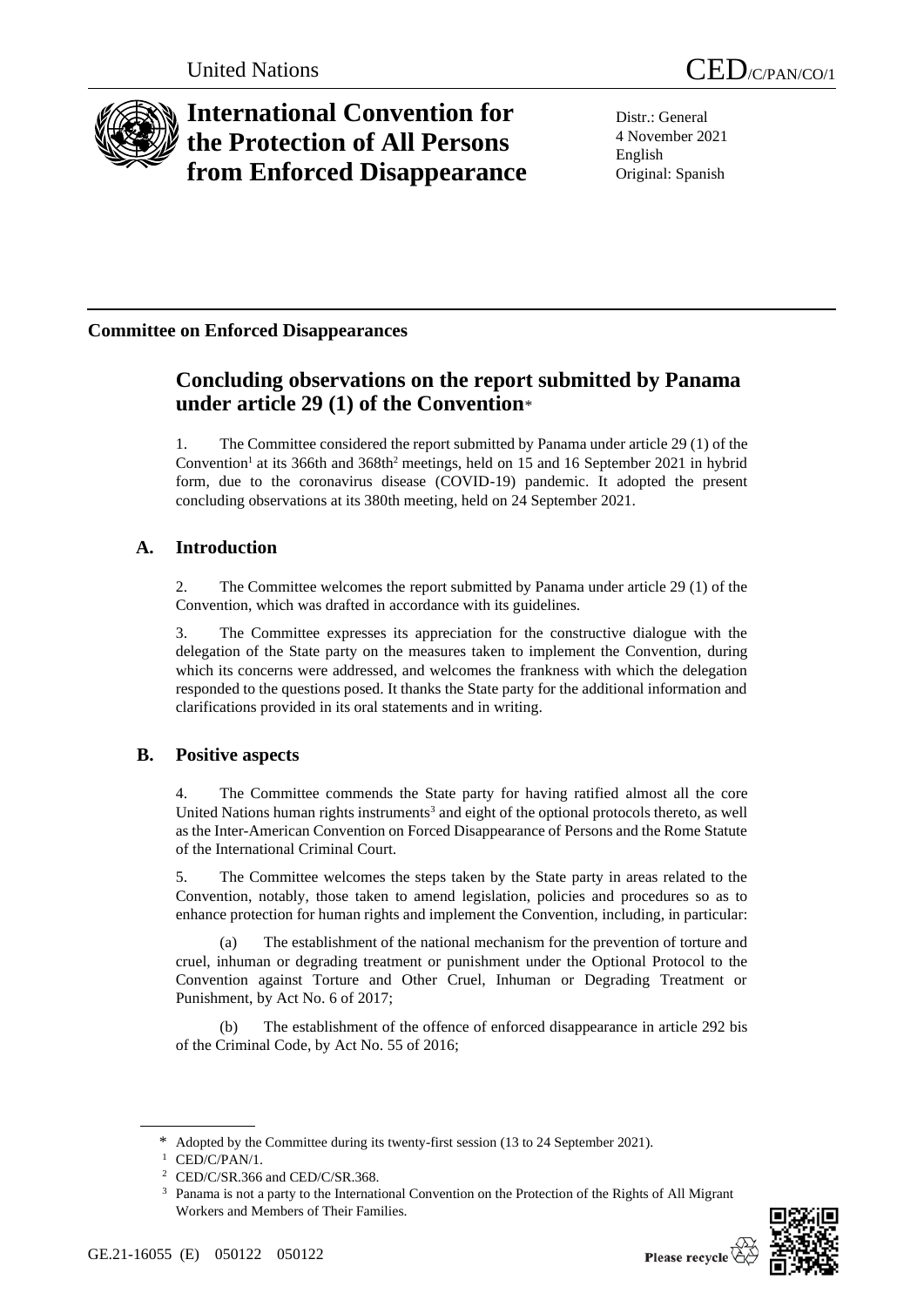(c) The creation of the 20 December 1989 Commission to shed light on the events that occurred during the United States military intervention in Panama referred to as the "invasion" of 20 December 1989, by Executive Decree No. 121 of 2016;

(d) The creation of the National Standing Committee responsible for overseeing implementation and follow-up of the human rights commitments undertaken by Panama at the national and international levels, by Executive Decree No. 7 of 2012.

6. The Committee welcomes the fact that the State party has extended a standing invitation to visit the country to all special procedure mandate holders of the Human Rights Council.

#### **C. Principal matters of concern and recommendations**

7. The Committee notes the measures taken by the State party to comply with the provisions of the Convention. However, the Committee finds that, at the time of adoption of the present concluding observations, the legislation in force, and its implementation, are not in full compliance with the State party's obligations under the Convention. The Committee therefore urges the State party to give effect to its recommendations, which have been drawn up in a constructive spirit of cooperation, with a view to ensuring the full implementation of the Convention.

#### **1. General information**

8. The Committee is concerned that the State party has not recognized the competence of the Committee to receive and consider individual and inter-State communications (arts. 31 and 32).

9. **The Committee encourages the State party to recognize the competence of the Committee to receive and consider individual and inter-State communications under articles 31 and 32 of the Convention with a view to ensuring that the Convention is fully implemented and strengthening the framework for protection from enforced disappearance.**

**2. Definition of the criminal offence of enforced disappearance (arts. 1–7)**

#### **Absolute prohibition of enforced disappearance**

10. The Committee regrets that it has not received information about the process of compiling the centralized, permanent register of missing and disappeared persons envisaged in the National Strategy for Public Security and expresses its concern about the lack of clear and precise official information on missing and disappeared persons in the State party, including those who may have been subjected to enforced disappearance during the military dictatorship (1964–1989) or during the period referred to as the "invasion" of 20 December 1989 (art. 1).

11. **The Committee recommends that the State party expedite the compilation of the centralized, permanent register of missing and disappeared persons so that it reflects the total number of missing and disappeared persons in the State party and the number who may have been subjected to enforced disappearance, including those who have been found, whether alive or dead, and those who are still missing. At the very least, the register should include the following information:**

(a) **The total number and identity of all missing and disappeared persons, with an indication of those who may have been subjected to enforced disappearance within the meaning of article 2 of the Convention;**

(b) **The sex, gender identity, age, nationality and ethnic origin of the missing or disappeared person, as well as the place, date, context and circumstances of the person's disappearance, including all evidence relevant to determining whether it was an enforced disappearance;**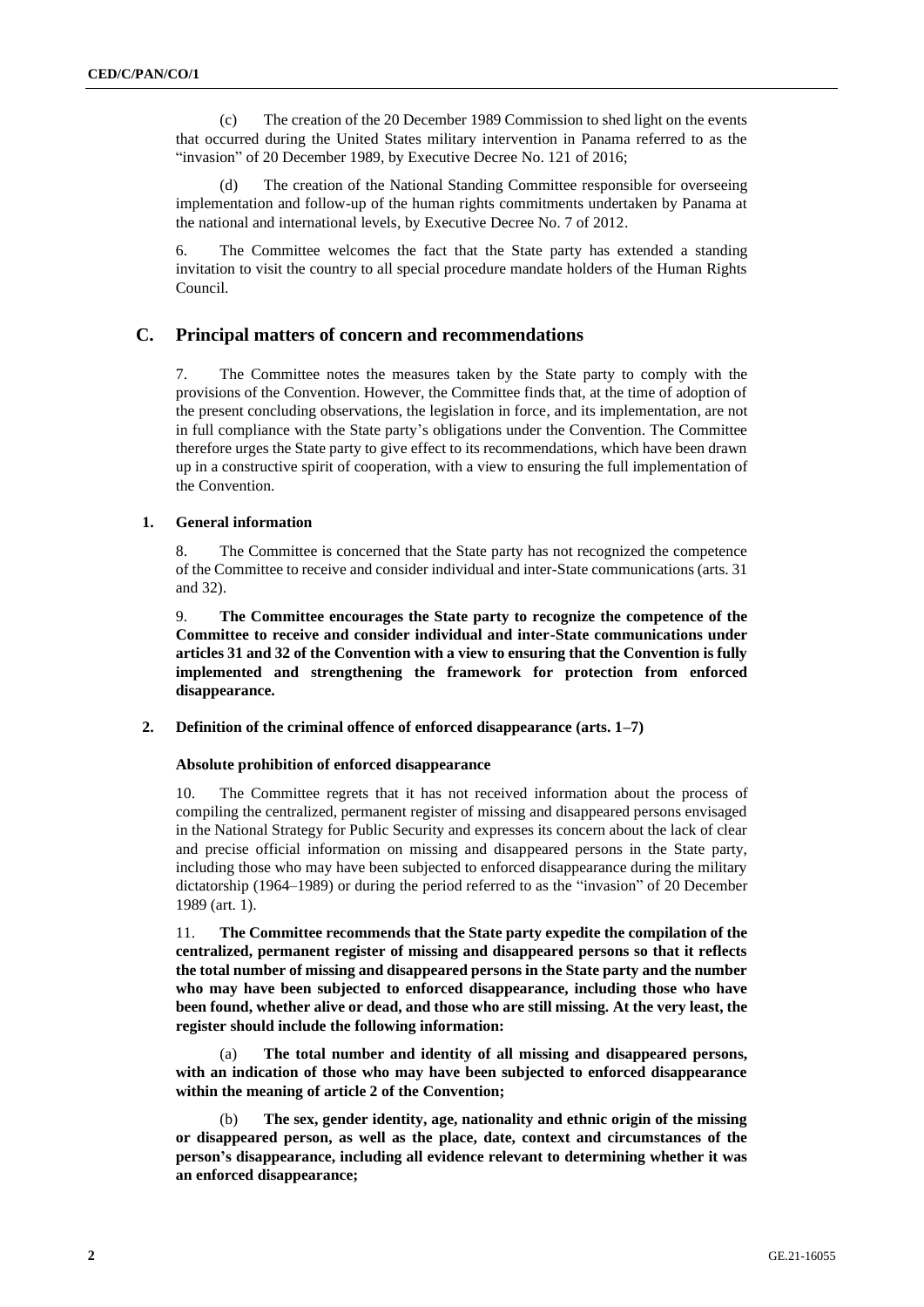#### (c) **The status of the relevant search and investigation procedures, and of those necessary for the exhumation, identification and return of remains.**

#### **Disappearances of migrants**

12. The Committee notes the information that the delegation has provided regarding the difficulties encountered by the State party in establishing a presence in the Darién jungle, owing to the geographical characteristics of the area. However, it is concerned about the information received about: (a) alleged disappearances of migrants apparently committed by criminal groups, and the lack of investigations into such allegations; and (b) the presence of mass graves of unidentified migrants along the migration route through the Darién jungle (arts. 3, 15 and 24).

13. **The Committee recommends that the State party, in cooperation with the other countries involved and with input from victims and civil society:**

(a) **Redouble its efforts to ensure that disappearances of migrants are prevented and investigated, and that those responsible are criminally prosecuted;**

(b) **Ensure that immediate searches are conducted for missing migrants and that any human remains found are identified and returned in a dignified manner;**

Establish an up-to-date database of missing migrants that includes ante**mortem and post-mortem information to facilitate search and identification;**

(d) **Ensure that the family members and close friends of missing persons, irrespective of where they reside, have the opportunity to obtain information and take part in the investigations and the search for the persons concerned;**

(e) **Strengthen cooperation with the authorities of other States in the region in order to ensure that searches for missing migrants are conducted and their disappearance is investigated.**

#### **Appropriate penalties**

14. The Committee takes note of the Supreme Court judgment of 31 July 2017 in the suit challenging the constitutionality of article 220 of the Code of Criminal Procedure, which allows for plea bargaining, in which the Court established that victims have the right to be heard and to be kept informed about any plea bargain concluded between the Public Prosecutor's Office and the accused. However, the Committee notes with concern that pleabargaining agreements offer the possibility of a significant sentence reduction without the active involvement of victims of enforced disappearance in the agreement's negotiation being sufficiently guaranteed. It is also concerned that criminal law does not contain the mitigating and aggravating circumstances provided for in article 7 (2) of the Convention (art. 7, 12 and 24).

15. **The Committee recommends that the State party take the measures needed to ensure that perpetrators of enforced disappearance are always punished with appropriate penalties that take into account the extreme seriousness of the offence. It should also ensure that victims are actively involved in the negotiation of any pleabargaining agreement concluded in cases of enforced disappearance. The Committee also encourages the State party to include in its criminal legislation all the mitigating and aggravating circumstances mentioned in article 7 (2) of the Convention.**

#### **Criminal responsibility of superiors**

16. The Committee notes with concern that the State party's national legislation does not provide for the criminal responsibility of superiors, as set out in article 6 (1) (b) of the Convention (art. 6).

17. **The Committee recommends that the State party take the legislative measures necessary to ensure that national legislation expressly provides for superior officers to be held responsible in the circumstances described in article 6 (1) (b) of the Convention.**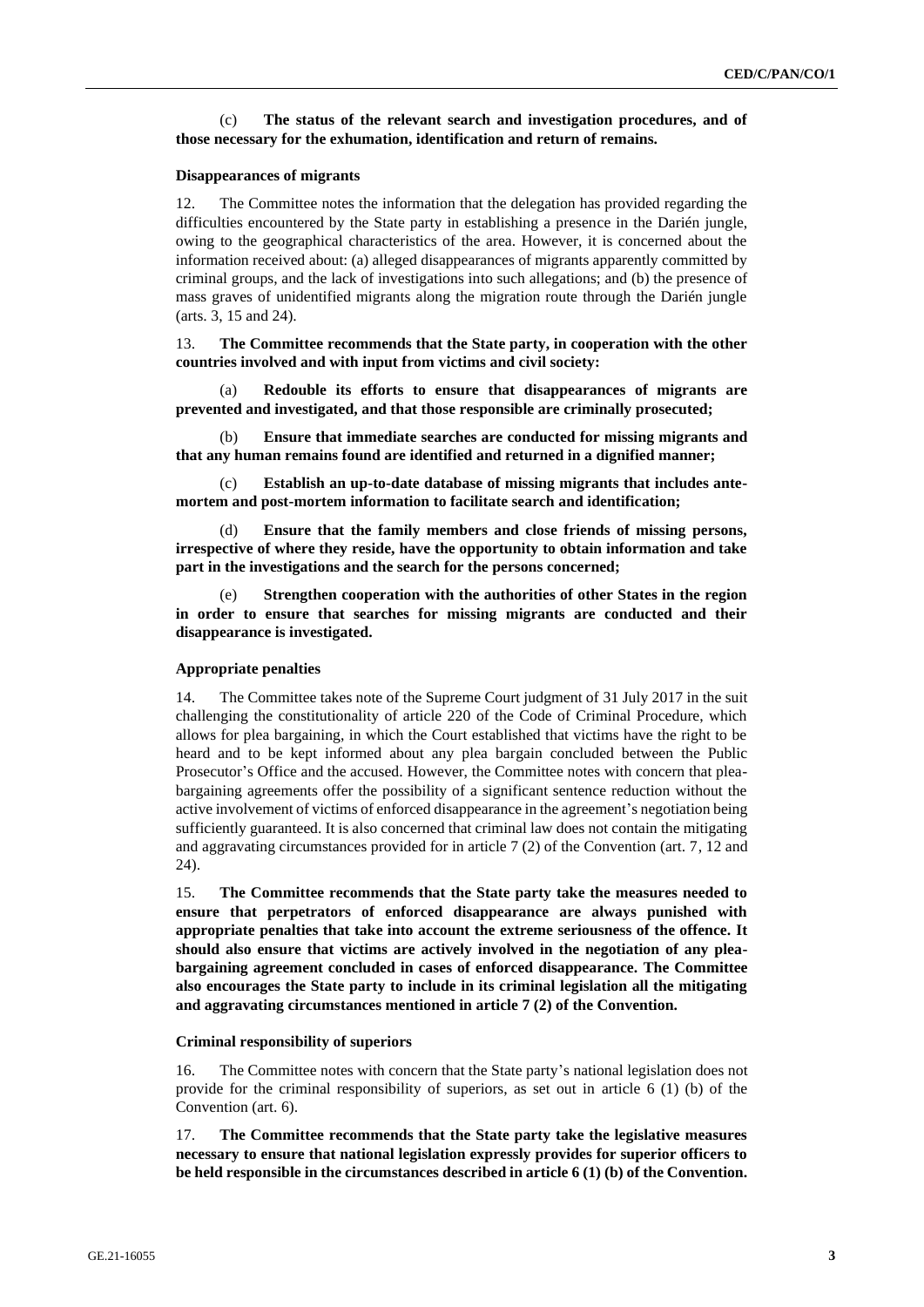#### **3. Judicial procedure and cooperation in criminal matters (arts. 8–15)**

#### **Investigation of enforced disappearances**

18. The Committee notes that the information provided by the delegation indicates that no complaints of enforced disappearances have been received since the Convention's entry into force. However, it is concerned about the lack of clear and precise information on the number of investigations and prosecutions carried out and the number of convictions obtained in cases of enforced disappearance perpetrated during the military dictatorship (1964–1989) and during the period referred to as the "invasion" of 20 December 1989 (arts. 9, 12, 14 and 15).

19. **The Committee recommends that the State party intensify its efforts to ensure that all enforced disappearances, without exception and irrespective of the date of their commission, are investigated impartially and without delay, and that the alleged perpetrators are prosecuted and, if found guilty, punished in accordance with the serious nature of their acts, ensuring that no act of enforced disappearance remains unpunished. The State party should also ensure cooperation with the authorities of other States with a view to facilitating the exchange of information and evidence, the search for and identification of disappeared persons and the conduct of investigations.**

#### **Suspension from duty**

20. The Committee is concerned that the suspension from duty, as provided for in article 224 of the Code of Criminal Procedure, of a State agent suspected of involvement in the commission of an enforced disappearance does not take place immediately, at the outset of the investigation (art. 12).

21. **The Committee recommends that the State party take all necessary measures to ensure that no State agent suspected of having committed or having been involved in the commission of an offence of enforced disappearance is in a position to influence, whether directly or indirectly, the course of the investigations, including suspension from duty from the outset and for the duration of the investigation, without prejudice to respect for the principle of presumption of innocence.**

#### **4. Measures to prevent enforced disappearance (arts. 16–23)**

#### **Non-refoulement**

22. The Committee notes the information provided by the delegation about measures taken to ensure respect for the principle of non-refoulement. However, it is concerned about the lack of sufficient information on the criteria and procedures used to assess and verify the risk of a person being subjected to enforced disappearance in the country of destination before their expulsion, return, surrender or extradition takes place (art. 16).

23. **The Committee recommends that the State party ensure that the principle of non-refoulement enshrined in article 16 (1) of the Convention is strictly respected in all circumstances. To this end, the State party should:**

(a) **Ensure that there are clear and specific criteria and procedures for assessing and verifying, by means of an exhaustive, individual examination conducted by an independent authority or body, the risk of a person being subjected to enforced disappearance in the country of destination before their expulsion, deportation or extradition is carried out, and that, where a risk exists, the person concerned is not expelled, returned, surrendered or extradited;**

(b) **Ensure that diplomatic assurances offered by the requesting State are evaluated with the utmost care and that they are not accepted when there are substantial grounds for believing that a person would face a real and immediate risk of being subjected to enforced disappearance;**

(c) **Ensure that appeals against a decision to expel, return, surrender or extradite have a suspensive effect.**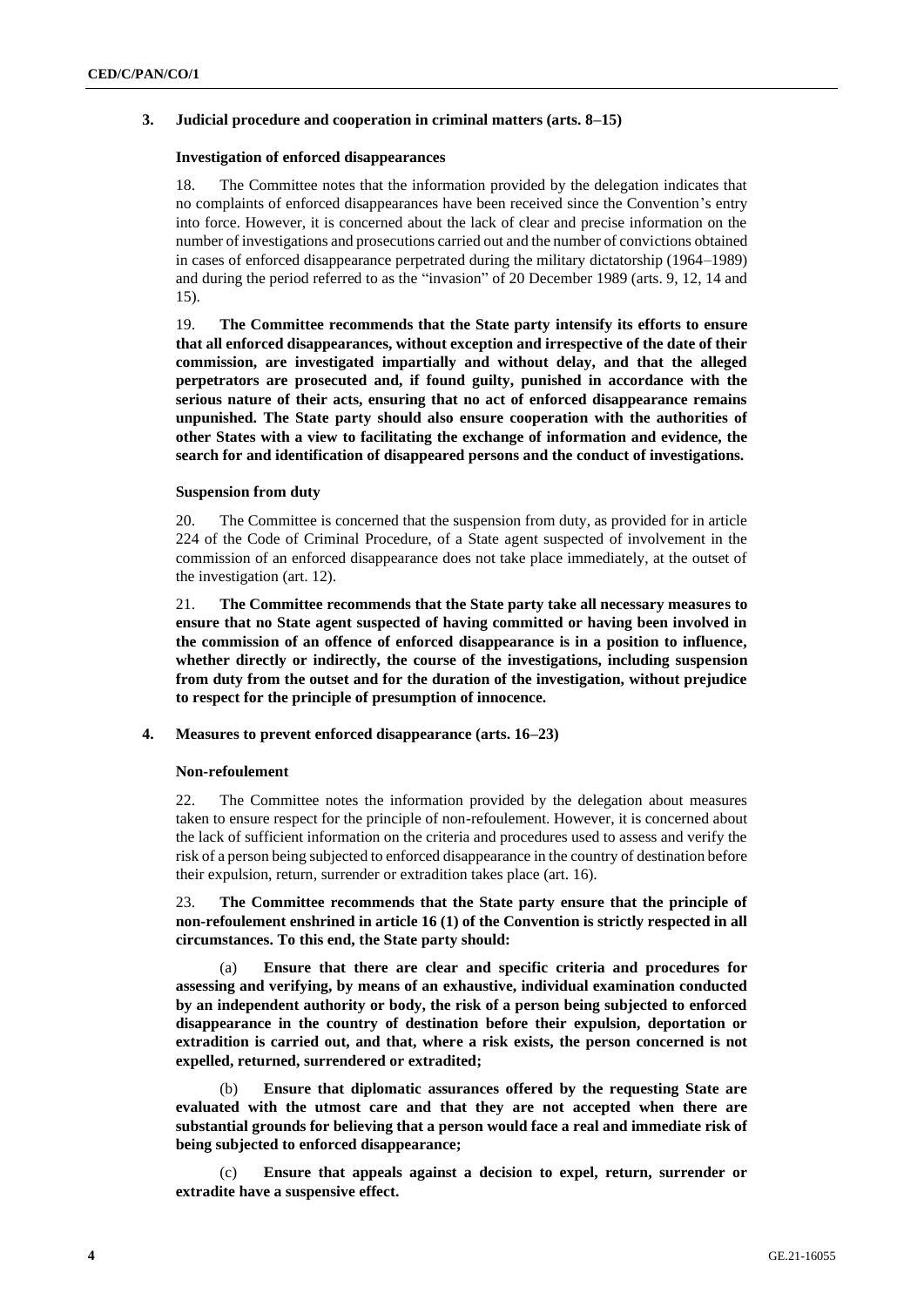#### **Suspension of habeas corpus**

24. The Committee notes the delegation's statement to the effect that, although article 55 of the Constitution allows the possibility of the right of habeas corpus being suspended when a state of emergency is declared, this right would not be suspended in practice. However, the Committee is concerned that the suspension of habeas corpus continues to be permitted under the State party's national legislation (art. 17).

25. **The Committee recommends that the State party take the necessary legal measures, including by amending article 55 of the Constitution, to establish that the right to file a writ of habeas corpus may not be suspended or restricted under any circumstances and to ensure that any person with a legitimate interest may initiate habeas corpus proceedings.**

#### **Communication by persons deprived of liberty**

26. The Committee takes note of the information provided by the delegation about communication in prisons between persons deprived of liberty and the persons referred to in article 17 (2) (d) of the Convention. However, the Committee regrets that it has not received information on how the State guarantees that this communication is possible in all places of deprivation of liberty, whatever their nature. It is also concerned about information received regarding: (a) persons deprived of their liberty who were transferred to other places of deprivation of liberty without their families or relatives being informed of their transfer; and (b) persons held incommunicado in detention facilities without being able to inform others of their detention (art. 17).

27. **The Committee recommends that the State party take the necessary measures to ensure that, from the outset of their deprivation of liberty, all persons deprived of liberty and all persons who are transferred from one place of deprivation of liberty to another, irrespective of their location, have immediate access to a lawyer and are able to communicate with their relatives, close friends or any other person of their choice, and, in the case of foreign nationals, their consular authorities.**

#### **Registers of persons deprived of liberty**

28. The Committee regrets the lack of information received about the registers kept, and the information contained therein, in all places where persons may be deprived of liberty, irrespective of their nature, including centres for minors in conflict with the law, police stations, migrant holding centres, mental health institutions and the National Air and Naval Service base on the island of Punta Coco. It also regrets that no information has been received about the measures taken to prevent and impose sanctions for the conduct described in article 22 of the Convention (arts. 17 and 22).

29. **The Committee recommends that the State party take the necessary measures to ensure that:**

(a) **All cases of deprivation of liberty, without exception and irrespective of the place of deprivation of liberty, are entered in up-to-date official registers and/or records that include, as a minimum, the information required under article 17 (3) of the Convention;** 

(b) **Failure to comply with the obligation to record all deprivations of liberty, the registration of inaccurate or incorrect information, refusal to provide information on a deprivation of liberty and the provision of inaccurate information are punished;**

Registers and records of persons deprived of liberty are filled out and **updated promptly and accurately and are subject to periodic checks, and, in the event of irregularities, the officials responsible are duly sanctioned.**

#### **Training on the Convention**

30. While the Committee takes note of the human rights training provided to State agents, it regrets the lack of information provided about specific training on the provisions of the Convention (art. 23).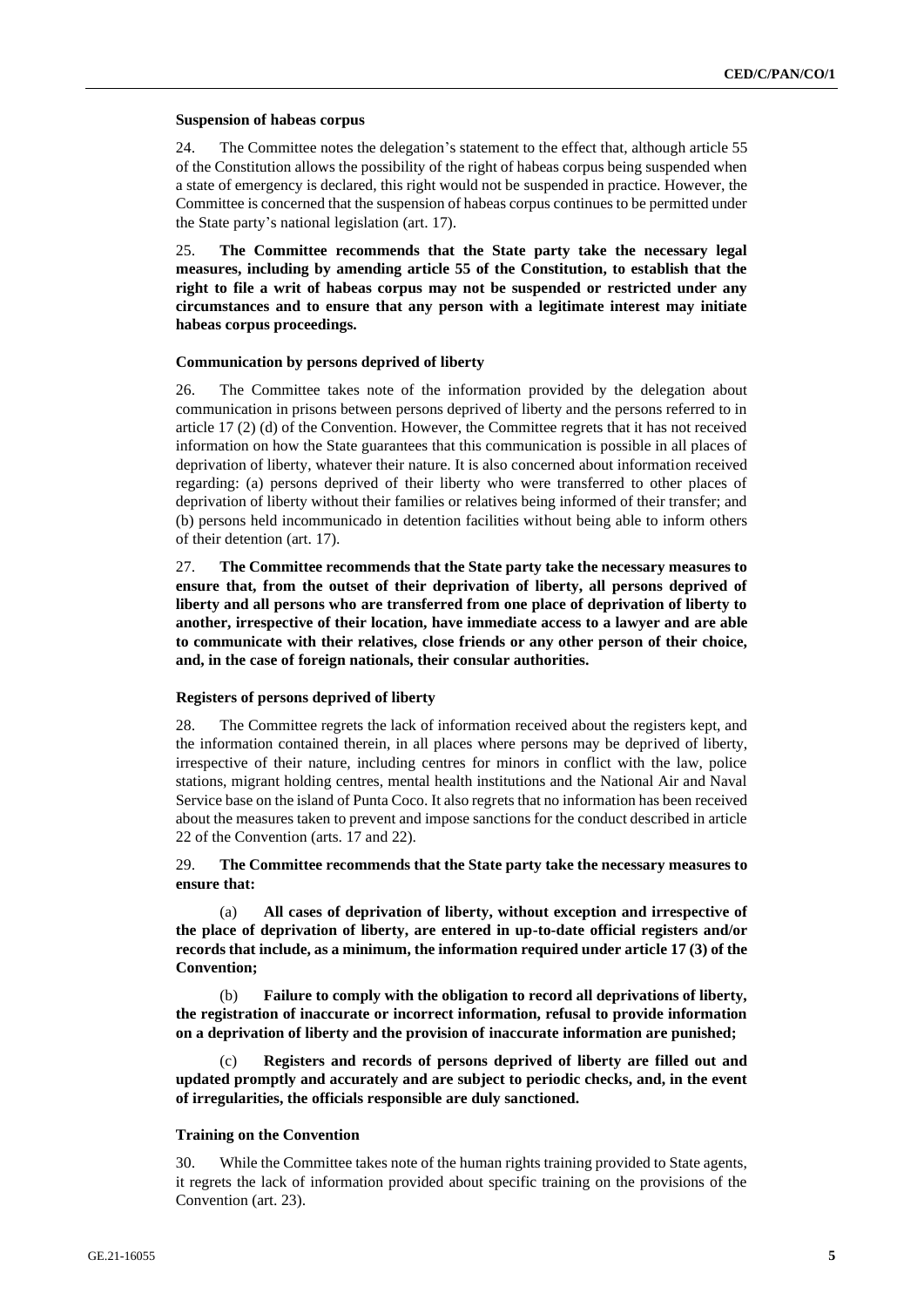31. **The Committee recommends that the State party continue its efforts to provide human rights training and, in particular, that it ensure that all law enforcement personnel, medical personnel, public officials and other persons who may be involved in the custody or processing of any persons deprived of liberty, including judges, prosecutors and other officials involved in the administration of justice, receive specific and regular training on the provisions of the Convention, in accordance with article 23 (1) thereof.**

#### **5. Measures to protect and ensure the rights of victims of enforced disappearance (art. 24)**

#### **Right to obtain reparation and prompt, fair and adequate compensation**

32. The Committee is concerned that the State party's legal system does not effectively ensure that victims of enforced disappearance have the right to full reparation, in accordance with article 24 (4) and (5) of the Convention. It is also concerned about the lack of information received on the number of victims of enforced disappearance in the State party and any reparations granted to them outside the context of agreements reached within the framework of the inter-American system (art. 24).

33. **The Committee recommends that the State party take the necessary measures to:**

(a) **Ensure that national legislation provides for a comprehensive, Stateadministered system of reparation and compensation, in accordance with article 24 (4) and (5) of the Convention, for all victims of enforced disappearance, as defined in article 24 (1) of the Convention, and that reparation and compensation can be obtained even if no criminal proceedings have been instituted;**

(b) **Ensure that the reparations system applies a differential approach that takes into account individual characteristics of victims such as their sex, sexual orientation, gender identity, age, ethnic origin, social situation and disability;**

(c) **Ensure that all victims of enforced disappearance, irrespective of the date on which the crime was committed, have access to comprehensive reparation.**

#### **Declaration of absence**

34. The Committee takes note of the regulations governing the declaration of absence (art. 50) and the presumption of death of the absent person (art. 57) that are contained in the Civil Code. However, it is concerned that a declaration of the presumed death of persons who have been subjected to enforced disappearance and whose fate has not been clarified is required in order for their relatives to be able to deal with issues in fields such as social welfare, financial matters, family law and property rights (art. 24).

35. **The Committee recommends that the State party adopt the legislative measures necessary to ensure that, in accordance with article 24 (6) of the Convention, the legal situation of disappeared persons whose fate or whereabouts has not been clarified and the legal situation of their relatives can be regularized in fields such as social welfare, financial matters, family law and property rights without the need to declare that the disappeared person is presumed dead. In this connection, the Committee encourages the State party to provide by law for the issuance of declarations of absence by reason of enforced disappearance.**

#### **Search for disappeared persons and return of remains**

36. The Committee notes the efforts made to search for and identify disappeared persons. However, it is concerned to note the lack of progress made in the search for and location and identification of persons who disappeared during the dictatorship and during the period referred to as the "invasion" of 20 December 1989, as well as the lack of clear and precise statistical data on the number of persons who have been located and identified and the number who have not yet been identified (art. 24).

37. **The Committee recommends that the State party intensify its efforts to search for, locate and release all persons who disappeared during the dictatorship and the**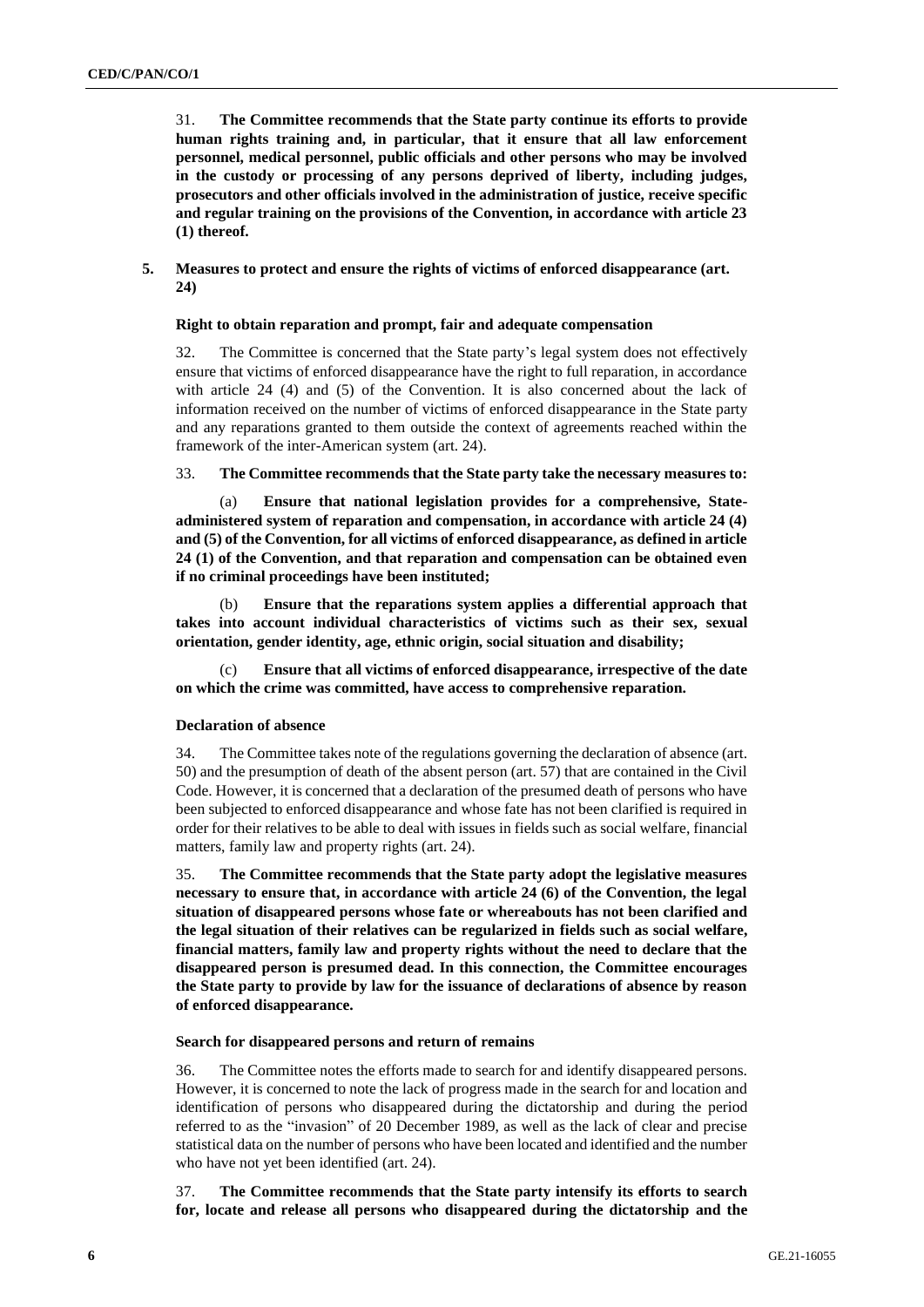**period referred to the "invasion" of 20 December 1989 and, in the event that they are found dead, to ensure the dignified return of their remains. It further recommends that the State party take the necessary measures to:**

(a) **Establish a genetic database that compiles the genetic information of remains found for the purpose of matching them with relatives and facilitating the identification of disappeared persons, and ensure that the database is updated on an ongoing basis;**

(b) **Ensure effective coordination, cooperation and cross-checking of data between the agencies responsible for searching for disappeared persons and, in the event that such persons are found dead, for identifying their remains and returning them to their relatives;**

(c) **Ensure that the authorities responsible for investigating enforced disappearances and searching for persons subjected to enforced disappearance have adequate financial and technical resources and qualified staff to be able to perform their work promptly and efficiently;**

(d) **Ensure that the competent authorities proceed with the search and that the relatives and close friends of the disappeared person may take part if they so wish.**

#### **6. Measures to protect children from enforced disappearance (art. 25)**

#### **Legislation concerning the wrongful removal of children**

38. The Committee is concerned that the practices described in article 25 (1) of the Convention are not addressed in the Criminal Code. It is also concerned that there are no legal procedures in place in the State party to allow for the review and, where appropriate, annulment of any adoption, placement or guardianship that originated in an enforced disappearance.

#### 39. **The Committee recommends that the State party:**

Review its criminal legislation with the aim of incorporating as specific **offences the acts described in article 25 (1) of the Convention and establishing appropriate penalties that take into account their extreme seriousness;**

(b) **Establish specific procedures for returning the children referred to in article 25 (1) (a) to their families of origin;** 

Establish specific procedures for reviewing and, where appropriate, **annulling any adoption, placement or guardianship that originated in an enforced disappearance and for re-establishing the true identity of the children concerned, taking into account the best interests of the child.** 

#### **D. Dissemination and follow-up**

40. The Committee wishes to recall the obligations that States assume when they ratify the Convention and urges the State party to ensure that all the measures it adopts are in full accordance with the Convention and other relevant international instruments.

41. The Committee also emphasizes the particularly cruel effect of enforced disappearance on women and children. Women victims of enforced disappearance are particularly vulnerable to sexual and other forms of gender-based violence. Women who are relatives of a disappeared person are particularly likely to suffer serious social and economic disadvantages and to be subjected to violence, persecution and reprisals as a result of their efforts to locate their loved ones. Children who are victims of enforced disappearance, either because they themselves have been subjected to enforced disappearance or because they are suffering the consequences of the disappearance of family members, are especially vulnerable to violations of their human rights. The Committee therefore places particular emphasis on the need for the State party to systematically adopt a gender perspective and take into account the specific needs of women and children in its efforts to implement the